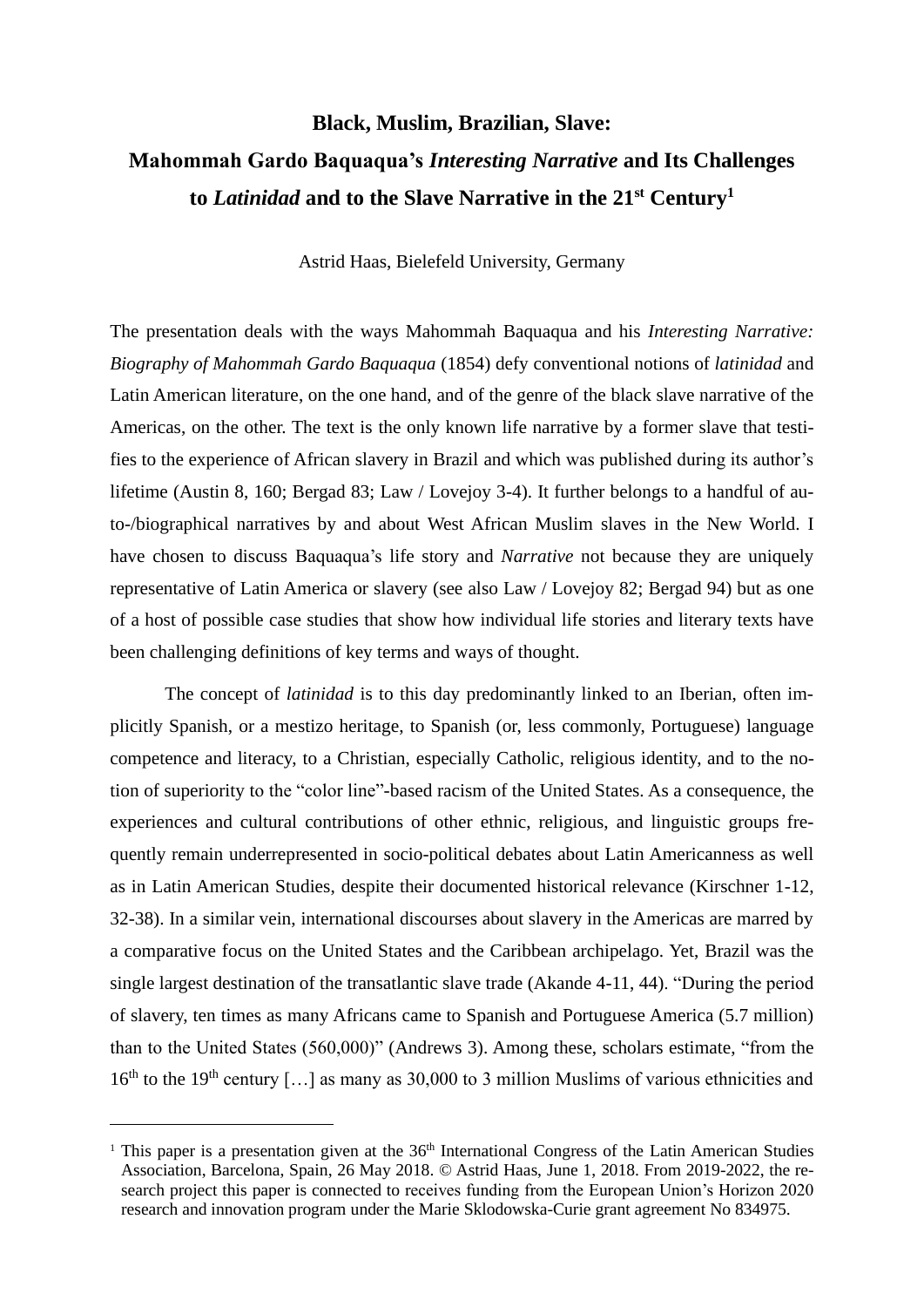geographical backgrounds were abducted from West Africa and enslaved in the Americas" (Villanueva 175). They provided for up to 5 or even 10% of the African slaves brought to the Americas (Austin 22; Lovejoy 237).

Mahommah Baquaqua was born in the second half of the 1820s in the town of Djougou in today's West African Republic of Benin. He hailed from a Muslim trader family and received a religious education, including some literacy in Arabic. In 1845 he was kidnapped near his home, sold into slavery in West Africa, but soon shipped to Pernambuco in Northern Brazil. In his two years as a slave in the country, Baquaqua passed through the hands of several slave owners, who treated him rather cruelly. His service to the Rio de Janeiro-based captain of a cargo ship brought him to New York in 1847, where he made his escape. He would subsequently live briefly in Haiti, where he converted to Protestant Christianity, as well as in New England, and Canada before leaving for the UK. His trace has been lost there in 1857 (Law / Lovejoy 1-2, 17-64). In 1854 his *Interesting Narrative* was published in Detroit, a collaborative work together with a white abolitionist named Samuel Moore, whose precise identity is unknown. The stated goals of this text were to scrutinize the evils of slavery and to raise funds that would allow Baquaqua to return as a Christian missionary to West Africa (see also Law / Lovejoy 1-3, 64-77; Austin 160).

The book's emergence and purpose also account for some of its key problems: Collaborations with white amanuenses and/or editors were common for black authors in the 19<sup>th</sup>century United States in order to reach the white-dominated reading public. As much as their participation enabled black voices to be heard, the white editors usually intervened in the compositions and precise agendas of the texts. In so doing, they performed acts of "racial ventriloquism," filtering the black voice according to the shared concerns of the white editor and target audience. Baquaqua's *Narrative* lists the black former slave as its sole author and presents his first-person account of his life, thus being in part an autobiography. Yet, the volume is simultaneously correctly titled a biography, as Moore's voice remains a strong presence throughout the text. Not only is the first third of the book written from a third-person narrative perspective, but the sentimental depiction of Africa, patronizing tone, schooled Christian abolitionist rhetoric, and references to Anglo-American and English literature his influence. This becomes particularly obvious when comparing the text to Baquaqua's letters to several correspondents (see also Law / Lovejoy 7-15; Austin 160, 168). Moore's strong hand in the *Narrative* is crucially connected to the goal to make the account useful for its particularly U.S. American abolitionist agenda: While it scrutinizes slavery in African and Brazil but crucially leaves out any substantial critique of its ongoing practice in the Southern United States. Simi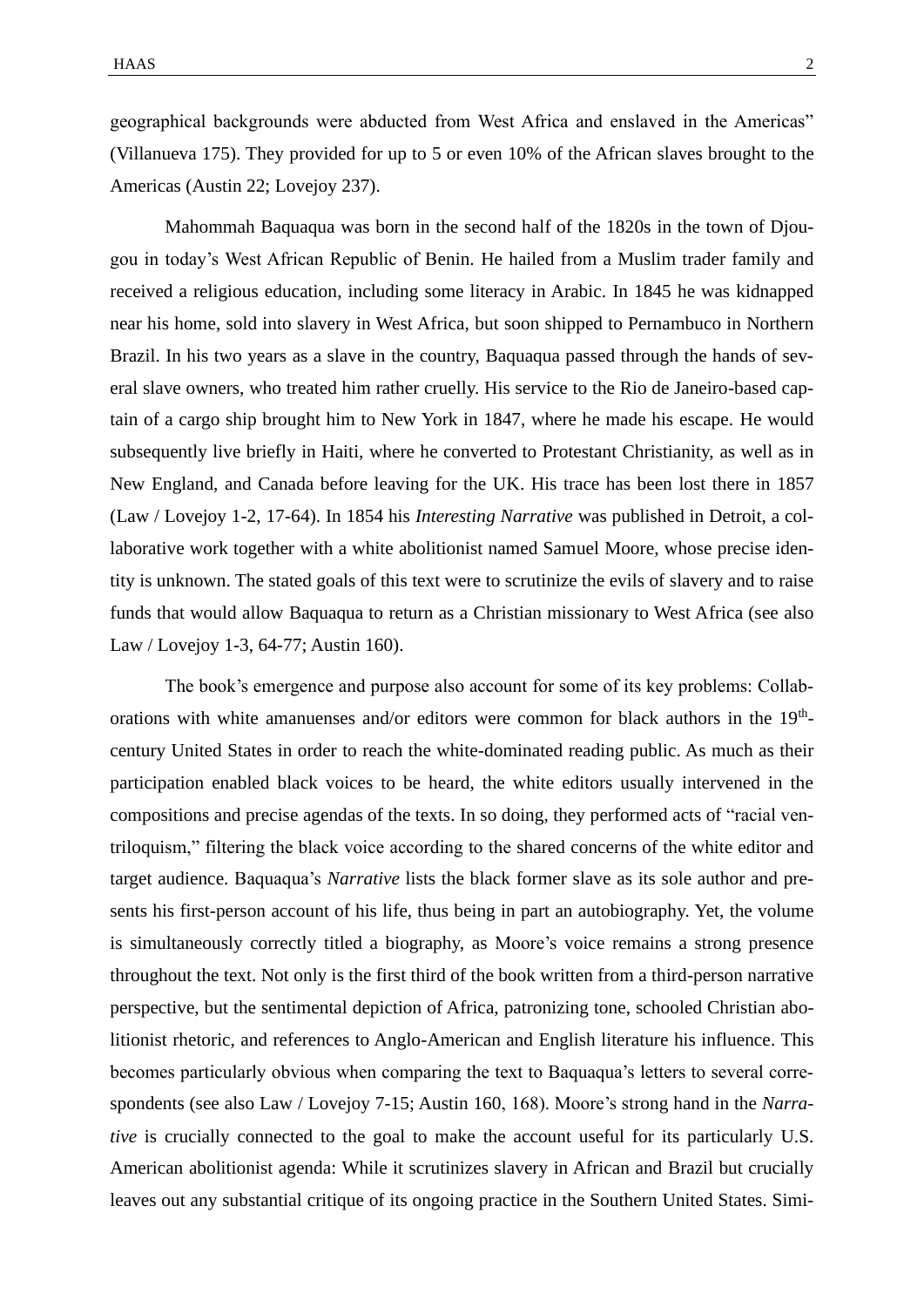larly, the book denigrates both Islam and Catholicism as erroneous beliefs while advocating evangelical Protestant Christianity in general and North American missionary enterprises in Africa in particular.

The volume's depiction of Baquaqua's bondage in Brazil skillfully blends his personal testimony with more general, yet locally and socially very specific, ethnographic observations about slavery and slave life in the country (see also Bergad 85). For instance, the *Interesting Narrative* reveals that slave-owners in Pernambuco actually commissioned certain types of slaves from Brazilian transatlantic traders in order to meet their needs of labor force (Baquaqua 158). Similarly, Baquaqua's work as a manual laborer, merchant, and cargo ship steward  $(159, 163)$  exemplify common employments for slaves among the 19<sup>th</sup>-century Brazilian urban middle class (on these, see Law / Lovejoy 43-44; Bergad 86, 88; Karasch 193-94). Finally, the attempt of a wealthy black man in Rio to purchase Baquaqua as his slave points to the fact that master / slave status was not only a matter of race and origin but also of social class (Baquaqua 162; Bergad 91). In depicting his personal life, Baquaqua presents a series of incidences that give voice to more than a slave's mere struggle for survival, namely to his constant striving to regain some degree of agency. Quickly learning Portuguese enables him to obtain easier work and greater freedom as a bread seller for his first owner, a baker (Baquaqua 158-60; Bergad 86, 88). Being exposed to great cruelty despite all efforts to please, which was part of the institution of slavery (Bergad 91), then makes Baquaqua try to run away, then turn to indolence to trigger his sale, and, finally, attempt suicide to escape his lot (Baquaqua 160- 61; Karasch 302-03, 316). His ability to quickly adapt to new situations and actively seeking to influence them as well as his strong emotional response to his own and other people's suffering clearly defy the widespread perception among populations of European descent that Africans were of inferior mind and number feelings. This is relevant not only for his original Anglophone target readers but also for contemporary discourses about African and Afrodescendant populations in Brazil as well as in the Americas and Europe at large.

As a literary text, Baquaqua's *Interesting Narrative* most closely aligns with the largely anglophone and North American-dominated genre of the black slave narrative of the Americas: This body of texts established the humanity of black people as voices in public discourse and, in turn, depended on their personal testimonies to claim authority on the topic of slavery. However, the legitimacy of the black speaking subject remained on the ex-slaves' integration into dominant society – that is, gaining knowledge of English, accepting the Anglocentric racially stratified society, and adopting Protestant Christianity. The genre recounts black suffering in bondage in Africa, the Circum-Caribbean, or the more feudally structured US Amer-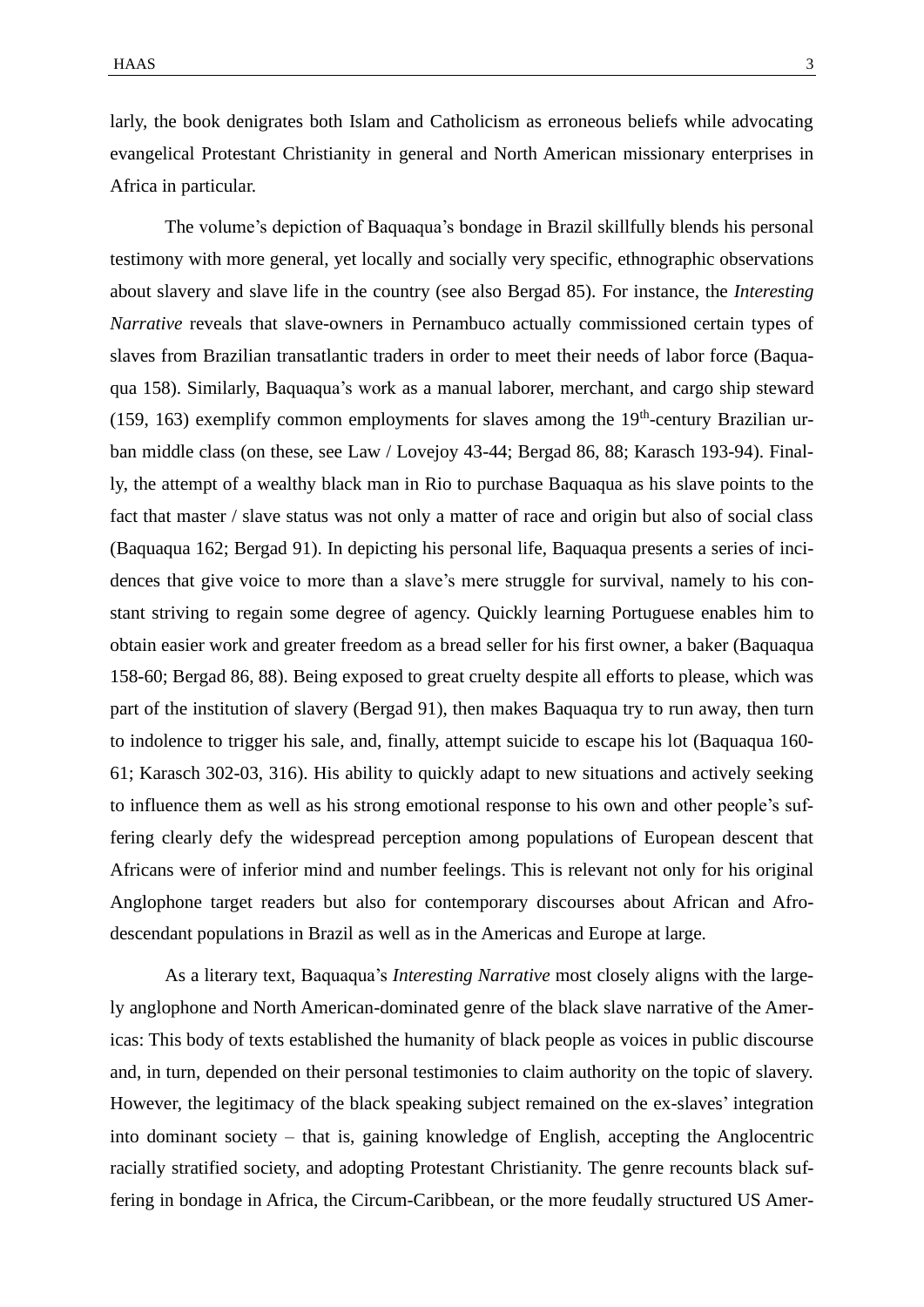ican South in order to raise support for the abolition of this institution (Villanueva 176-77; Austin 9). By ignoring existing abolitionist efforts in the scrutinized areas, it was able to maintain a notion of anglophone Protestant civilizational superiority to these regions that could be used to justify colonization and missionary endeavors.

Muslim slave narratives somewhat differ from this literary model for different reasons. Muslim slaves in the early Americas tended to stand out from other Africans for their religious learning and knowledge of Arabic, which both fascinated whites and aroused their fears. They viewed educated slaves as potential rebels and Muslim religious identity as a sign of the slaves' rejection of white Christian culture (Villanueva 179, 184-85, 193-94; Austin 5, 11, 14, 21-25, 34, 43, 45). In several documented cases, the black authors of African Muslim slave narratives from the Americas were still enslaved when penning or dictating their life stories and thus could not as openly scrutinize the "peculiar institution." Moreover, a number of these texts were produced in the contexts of endeavors within the abolitionist movement for black "repatriation" to or for white Christian religious mission in West Africa. As advocates of both types of projects viewed literate, Arabic-speaking Blacks familiar with West African cultures and ideally converted to Christianity as useful to their causes, many West African Muslims enslaved in the Americas saw formal conversion to Christianity as a springboard for regaining their freedom and a possible return to their homeland (Villanueva 183-84, 187-88; Austin 8- 11, 46). However, their life narratives repeatedly undermine their own official rhetoric of identification with whiteness and Christianity, indicating their authors' ongoing selfperceptions as African and Muslim. Their scrutiny of slavery and white society often unfolds through criticizing bondage in Africa and/or the violence enacted in the name of Christianity, while positive references to Islam subvert the idea of Christian superiority and the "right" to enslave Africans derived from it (Villanueva 193-94, 196).

Despite its clear anti-Brazilian agenda and integration into the Anglophone abolitionist discourse, Baquaqua's life and *Narrative* have become part of Brazilian history and literary production. In so doing, they challenge the ongoing identification of *latinidad* as non-black and the tendency toward *branqueamento* / *blanqueamiento* in Brazil and Latin America. Like other African Muslim slaves, Baquaqua's conversion and stated goal of missionizing in Africa may well have been a strategy to use white Anglophone abolitionism for his own purposes (see also Law / Lovejoy 49-52). As such, his *Narrative* may be seen as a reminder of the historical Muslim presence in the Americas and particularly in Brazil – one may only think of the vibrant Muslim-led black community of Salvador da Bahía, which organized the Malê Rebellion of 1835, the largest slave rebellion in the country (on this incidence, see Rosa; Akande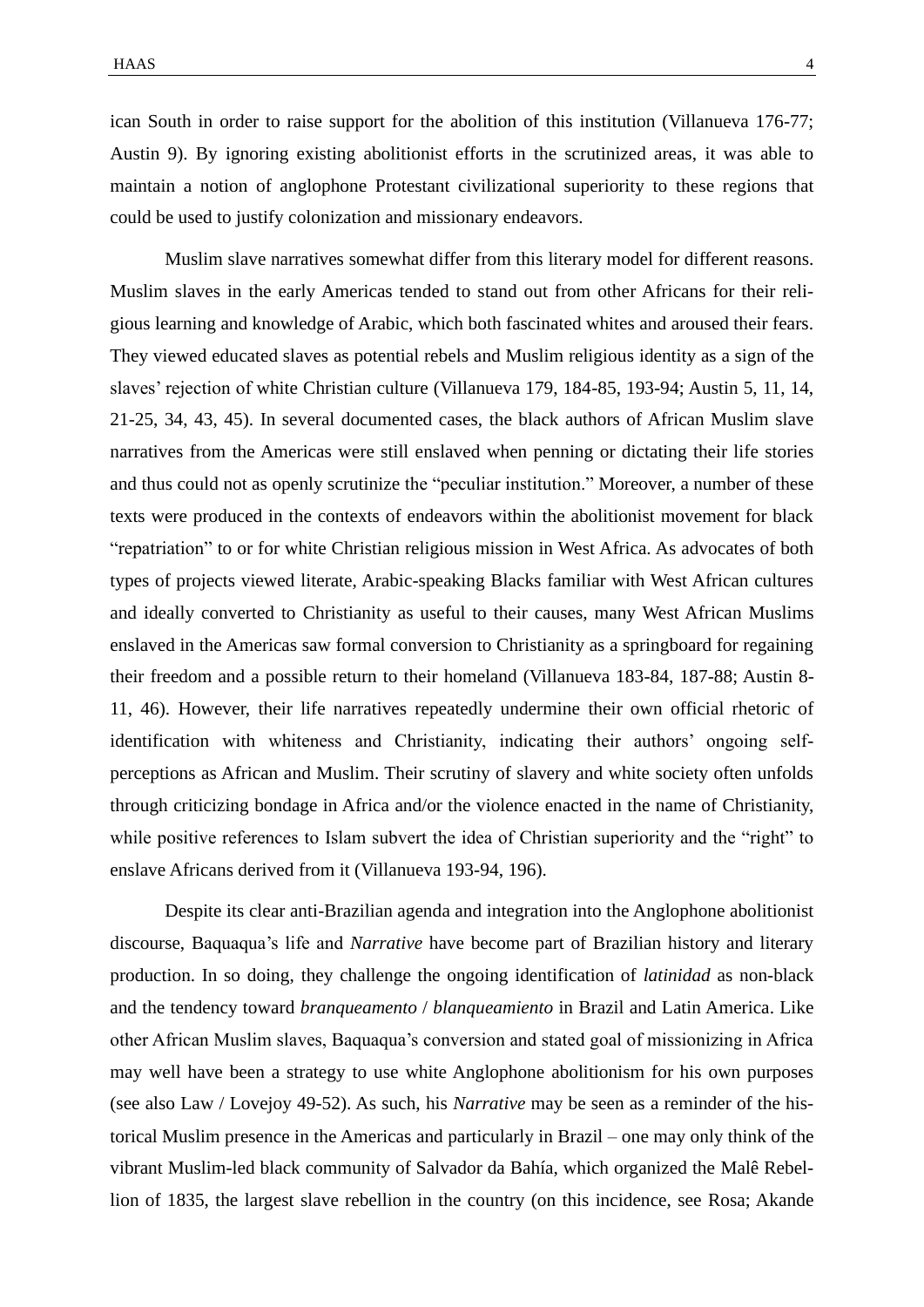42, 44, 46, 181-204, 208-09, 211-12). Baquaqua's autobiography does not represent Latin American, or even Brazilian, literature in a traditional sense: It was written in English and published in the United States by a West African Muslim convert to Evangelical Christianity. It further aligns in literary form with the black slave narrative, which was largely informed by Protestant religious beliefs in the evil of slavery but also in the righteousness of Protestant mission and Western colonization in Africa. Moreover, the book's author only spent a short part of his life in Brazil and, being an African slave, never identified with the country. Nonetheless, owing to its unique role as the only known narrative text about Brazilian slavery from a slave's perspective, the text and its author have in recent years been claimed as part of Brazil's cultural and literary heritage (see Verás et al.) as well as been studied as part of the literature of slavery in the Americas (see, e.g., Bicalho; Nuto). As such, Baquaqua's life and his *Interesting Narrative* deserve to be taken as a stimulus to rethink notions of *latinidad* as well as conceptualizations of the slave narrative in/for the  $21<sup>st</sup>$  century.

## **Works Cited**

- Akande, Habeeb. *Illuminating the Blackness: Blacks and African Muslims in Brazil*. London: Rabaah, 2016.
- Andrews, George Reid. *Afro-Latin America 1800-2000*. New York: Oxford UP, 2004.
- Austin, Allan D. *African Muslims in Antebellum America: Transatlantic Stories and Spiritual Struggles*. Rev. ed. New York: Routledge, 2011.
- Baquaqua, Mahommah Gardo. *The Biography of Mahommah Gardo Baquaqua: His Passage from Slavery to Freedom in Africa and America*. 1854. Ed. Robin Law and Paul Lovejoy. Rev. and exp. 2d ed. Princeton: Markus Wiener, 2009. 1-84.
- Bergad, Laird W. *The Comparative Histories of Slavery in Brazil, Cuba, and the United States*. New York: Cambridge UP, 2007.
- Bicalho, Gustavo. "Identidades narrativas transatlânticas: Mahommah Gardo Baquaqua e Gustavus Vassa, ou Olaudah Equiano." *Experiências literárias*. Anais eletrônicos do XV encontro ABRALIC, 2016. Rio de Janeiro: UFRJ, 2018. 2325-36. [www.abralic.org.br/anais/arquivos/2016\\_1](http://www.abralic.org.br/anais/arquivos/2016_)491265277.pdf.
- Karasch, Mary C. *Slave Life in Rio de Janeiro, 1808–1850*. Princeton, NJ: Princeton UP, 1987.
- Law, Robin, and Paul Lovejoy. "Introduction." *The Biography of Mahommah Gardo Baquaqua: His Passage from Slavery to Freedom in Africa and America*. Ed. Law and Lovejoy. Rev. and exp. 2d ed. Princeton: Markus Wiener, 2009. 1-84.
- Lovejoy, Paul E. "Muslim Freedmen in the Atlantic World: Images of Manumission and Self-Redemption." *Slavery on the Frontiers of Islam*. Ed. Paul E. Lovejoy. Princeton, NJ: Markus Wiener, 2003. 233-62.